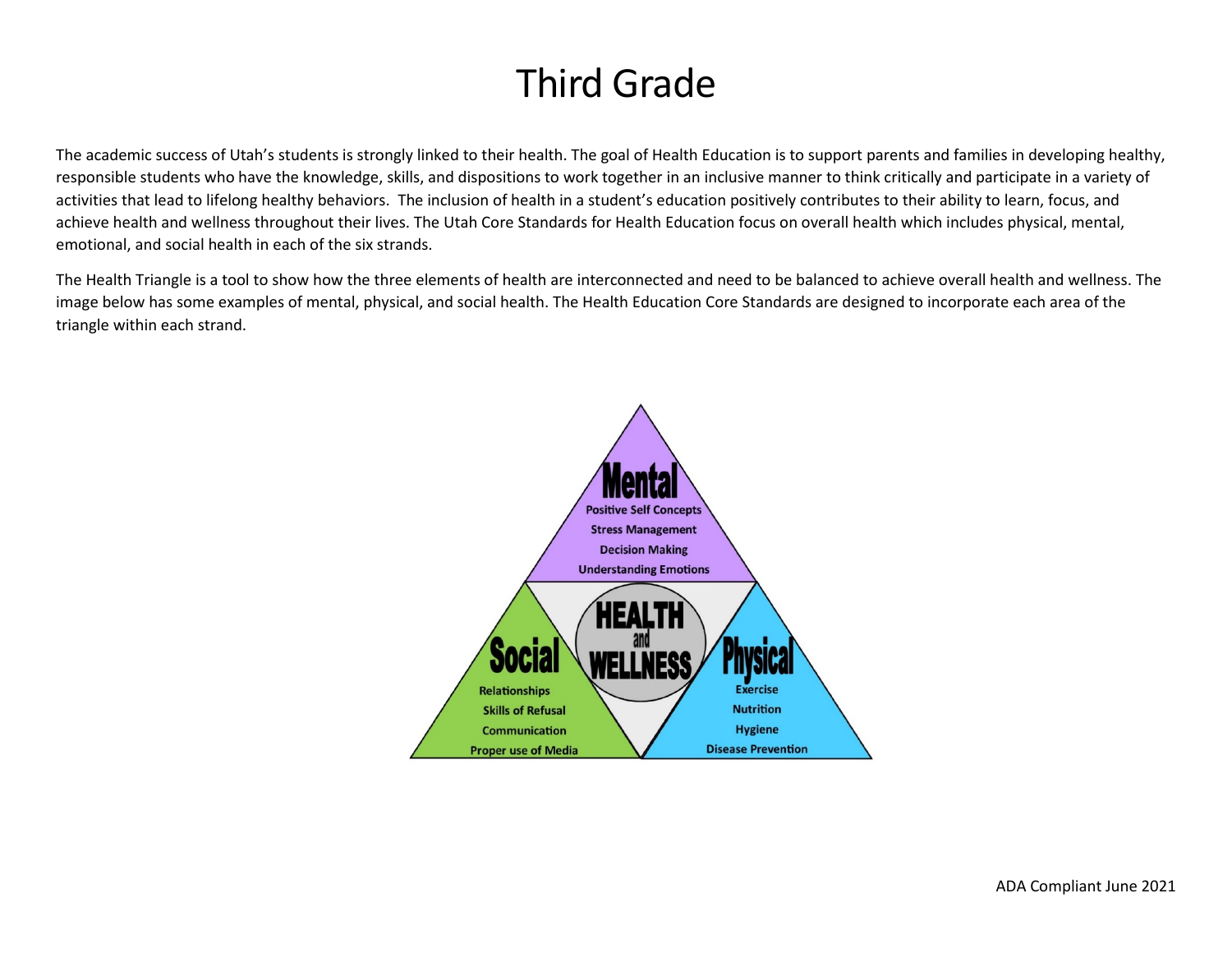# **Strand 1: Health Foundations and Protective Factors of Healthy Self (HF)**

Goal: Students will be introduced to conflict resolution, coping strategies, and resiliency.

# **Standard 3.HF.1**

Set a measurable short-term goal and identify people who can help achieve that goal.

### **Concepts and Skills to Master**

- Set weekly goals and evaluate at the end of the week.
- List people that can help with goals (e.g., parent, teacher, friend).

# **Critical Background Knowledge**

Standard 2.HF.1: Set a goal and discuss strategies for meeting the goal.

# **Related Standards: Current Grade Level**

Standard 3.N.1: Demonstrate healthy behaviors to maintain or improve personal nutrition, fitness, and oral health including encouraging healthy food behavior and physical activity.

**Related Standards: Future Grade Level** 

Standard 4.HF.1: Set a specific and measurable short-term goal and track the progress.

# **Standard 3.HF.2**

Define verbal and nonverbal communication and demonstrate how people communicate in both ways and explain how effective communication resolves conflict.

### **Concepts and Skills to Master**

- Define verbal and non-verbal communication.
- Demonstrate scenarios of typical conflicts between students and identify the communication style. Practice how to effectively resolve conflict (apply concepts of patience, listening, and kindness).
- Role play verbal and non-verbal communication and conflict resolution.

# **Critical Background Knowledge**

Standard 2.HF.3: Identify ways to set, recognize, respect, and communicate personal boundaries.

Standard 2.HF.4: Practice active-listening skills.

**Related Standards: Current Grade Level**

Standard 3.HF.3: Describe how to interact with those who are different from oneself and demonstrate ways to treat others with dignity and respect.

Standard 3.SAP.1: Demonstrate how to respond when approached by an individual and asked to make a poor choice.

**Related Standards: Future Grade Level** 

Standard 4.HF.3: Recognize and accept that reasonable people can have differing opinions.

# **Standard 3.HF.3**

Describe how to interact with those who are different from oneself and demonstrate ways to treat others with dignity and respect.

### **Concepts and Skills to Master**

- Discuss the traits that makes each student unique, talk about how we respect differences.
- Demonstrate treating others with dignity and respect.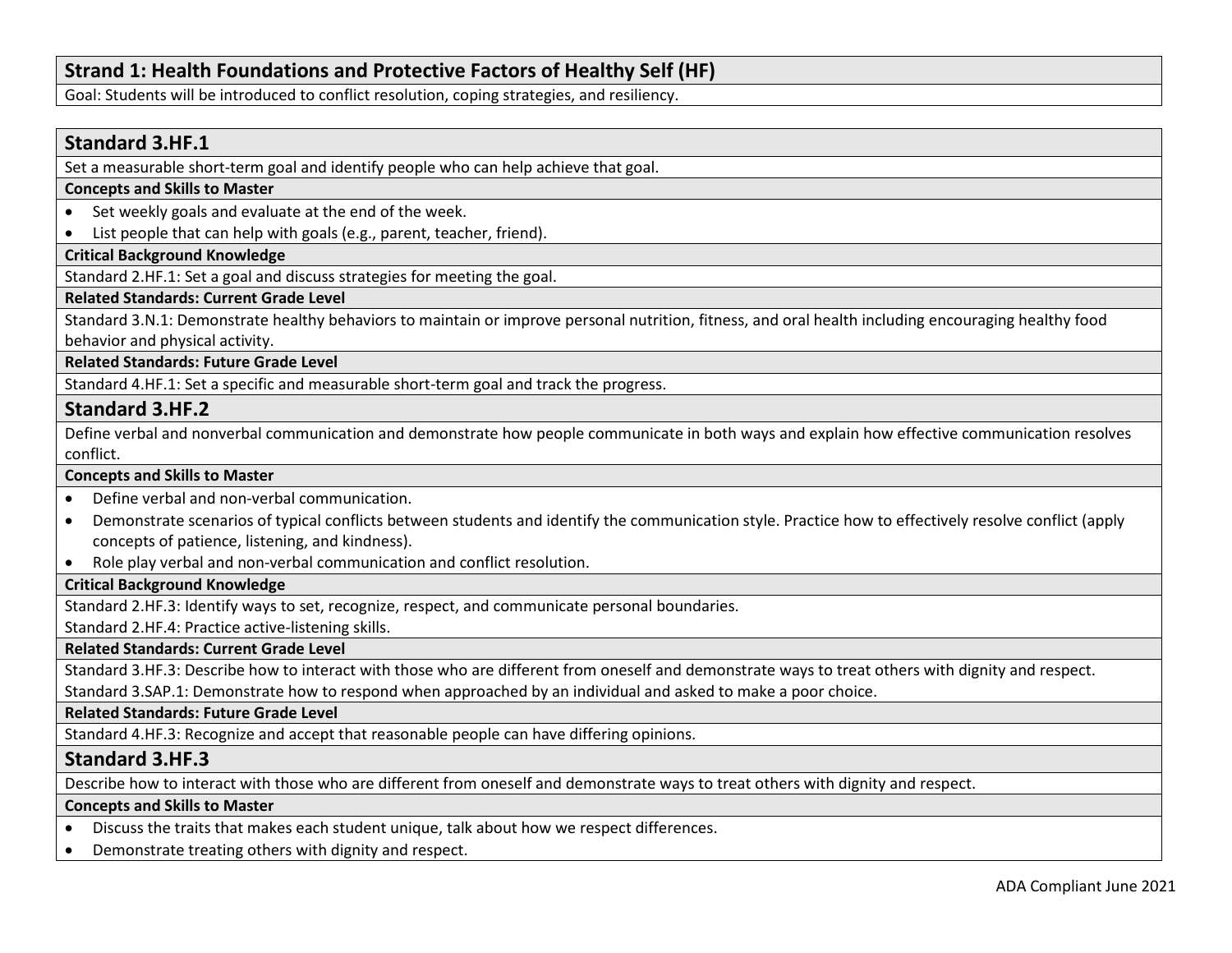**Critical Background Knowledge**

Standard 2.HF.5: Describe characteristics of a good friend.

### **Related Standards: Current Grade Level**

Standard 3.HF.2: Define verbal and nonverbal communication and demonstrate how people communicate in both ways and explain how effective communication resolves conflict

Standard 3.HF.4: Describe the qualities of a healthy relationship.

### **Related Standards: Future Grade Level**

Standard 5.HF.4: Demonstrate ways to express gratitude and treat others with dignity and respect.

Standard 4.MEH.3: Define empathy and practice demonstrating empathy with peers.

# **Standard 3.HF.4**

Describe the qualities of a healthy relationship.

**Concepts and Skills to Master** 

Describe a variety of qualities in a healthy relationship.

**Critical Background Knowledge**

Standard 2.HF.5: Describe characteristics of a good friend.

**Related Standards: Current Grade Level**

Standard 3.HF.2: Define verbal and nonverbal communication and demonstrate how people communicate in both ways and explain how effective communication resolves conflict.

Standard 3.HF.3: Describe how to interact with those who are different from oneself and demonstrate ways to treat others with dignity and respect.

**Related Standards: Future Grade Level** 

Standard 4.HF.4: Distinguish between healthy and unhealthy relationships.

# **Standard 3.HF.5:**

Explain how trusted adults (for example, parent, guardian, relative, teacher, counselor, clergy) are resources for advice and guidance when making decisions.

### **Concepts and Skills to Master**

- Identify 3 trusted adults students can go to with a tough question/problem.
- Discuss when talking with a trusted adult is needed, helpful, and how it is a benefit.
- Discuss what and who a trusted adult can

**Critical Background Knowledge**

Standard 2.HF.5: Describe characteristics of a good friend.

### **Related Standards: Current Grade Level**

Standard 3.SDP.3: Describe safety guidelines for internet and social media and describe various ways the media can influence thoughts and feelings that may lead one to take unnecessary risks (for example, dangerous activities, unsafe challenges, purchasing choices, eating behaviors).

Standard 3.HD.3: Discuss how to clearly say no, leave a situation or interaction, and identify and talk with a trusted adult when feeling uncomfortable, afraid, or unsafe.

**Related Standards: Future Grade Level**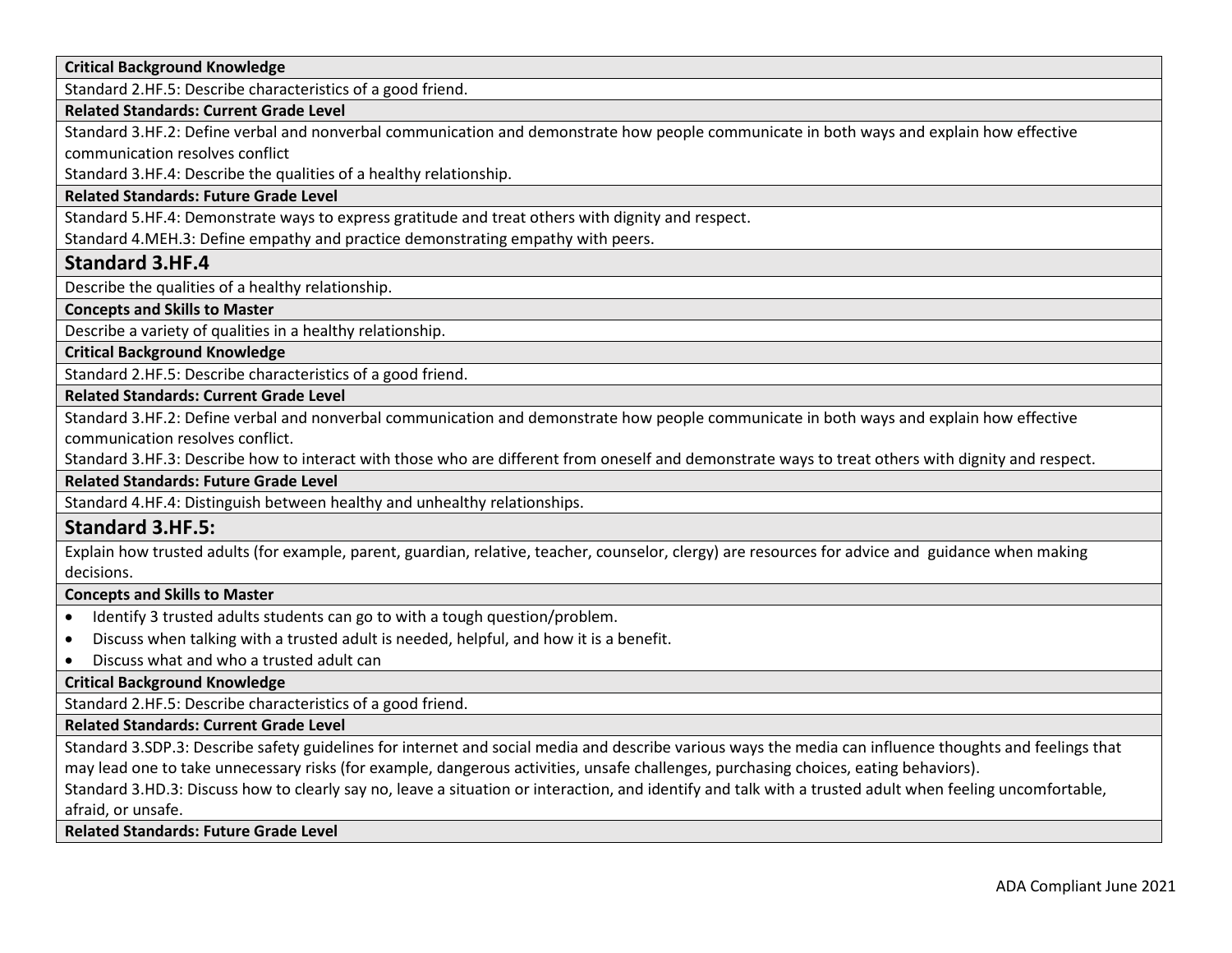Standard 4.HF.2: Describe how choices can have positive and negative consequences and give examples of how a person's decisions can be positively or negatively influenced by others, including peers

### **Academic Language**

**Conflict resolution:** The way for two or more parties to find a peaceful solution to a disagreement among them.

**Goal**: The result or achievement toward which effort is directed.

**Personal Boundaries**: Guidelines, rules or limits that a person creates to identify reasonable, safe and permissible ways for other people to behave towards them and how they will respond when someone passes those limits.

**Stigma**: Negative attitudes and beliefs towards people. Stigmas can lead to discrimination, bullying, or not seeking help for health needs.

**Trusted Adult**: : An adult, or adults, chosen by the student, that makes the student feel safe, secure, and comfortable. Examples include, but are not limited to parent, guardian, relative, teacher, counselor, and clergy.

### **Assessment Exemplars**

Students will be able to create a TV commercial which uses both verbal and non-verbal communication skills in showing how to respectfully interact with those who are different. At least 3 in each of the two areas need to be created. Students may work in small groups, but each must take a turn showing they understand & can implement the concepts.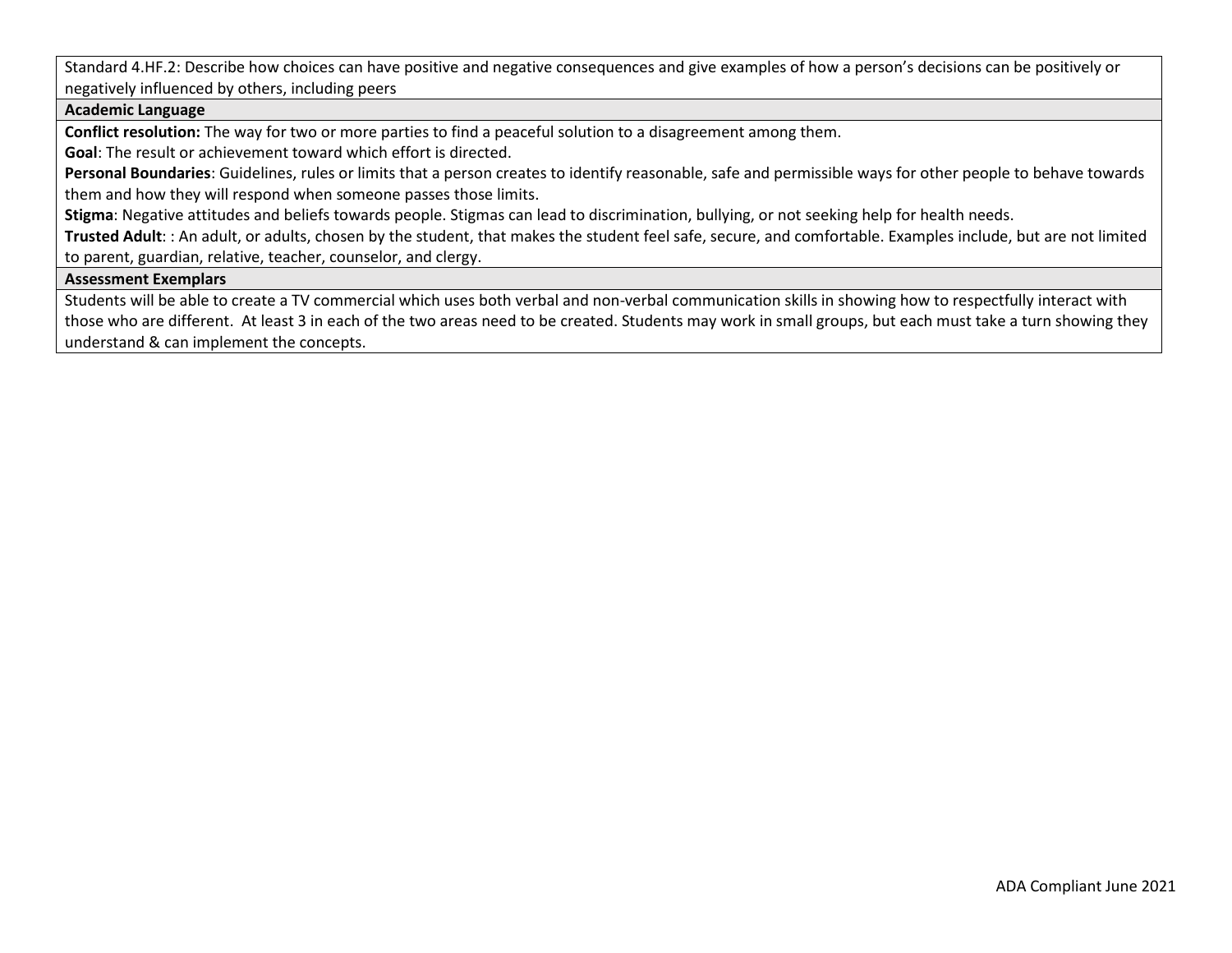# **Strand 2: Mental and Emotional Health (MEH)**

Goal: Students will learn how to cope with emotions and stress.

# **Standard 3.MEH.1**

Identify healthy strategies individuals may use to cope with disappointment, grief, sadness, and loss, including talking with a trusted adult.

### **Concepts and Skills to Master**

- Discuss how feelings of disappointment grief, sadness, and can affect us and talk about ways we deal with negative emotions (e.g., talking with a parent, friend, doing activities we like, remembering those we love).
- Practice relaxations techniques (e.g., breathing exercises, visualization, listening to music, drawing).

# **Critical Background Knowledge**

Standard 2.MEH.1: Identify the causes of different emotions and practice methods to express emotions appropriately.

### **Related Standards: Current Grade Level**

Standard 3.MEH.3: Describe how various sources (for example, media, internet, social media, other people) can influence mental and emotional health and identify appropriate ways to respond.

# **Related Standards: Future Grade Level**

Standard 6.MEH.1: Explore common life changes (for example, moving, changing schools, friendships, family dynamics, deaths) and list healthy coping strategies.

# **Standard 3.MEH.2**

Define positive and negative stress and identify how each type feels. Identify behaviors or ways to alleviate stress.

### **Concepts and Skills to Master**

- Define positive and negative stress and list how each type makes students feel.
- Identify stress reduction activities (e.g., physical activity, music, art, talking with a trusted person, breathing exercises).

# **Critical Background Knowledge**

Standard 2.MEH.2: Describe ways to respond to uncomfortable emotions or situations.

### **Related Standards: Current Grade Level**

Standard 3.MEH.3: Describe how various sources (for example, media, internet, social media, other people) can influence mental and emotional health and identify appropriate ways to respond.

Standard 3.SAP.2: Identify healthy alternatives (for example, physical activity, healthy eating, reading, recreation) to alcohol, tobacco, nicotine, and other harmful substances.

### **Related Standards: Future Grade Level**

Standard 4.MEH.1: Identify healthy ways to manage and reduce stress (for example, exercise, hobbies, mindfulness, time management, organization).

# **Standard 3.MEH.3**

Describe how various sources (for example, media, internet, social media, other people) can influence mental and emotional health and identify appropriate ways to respond.

### **Concepts and Skills to Master**

• Discuss how the media, other people, internet can change emotions.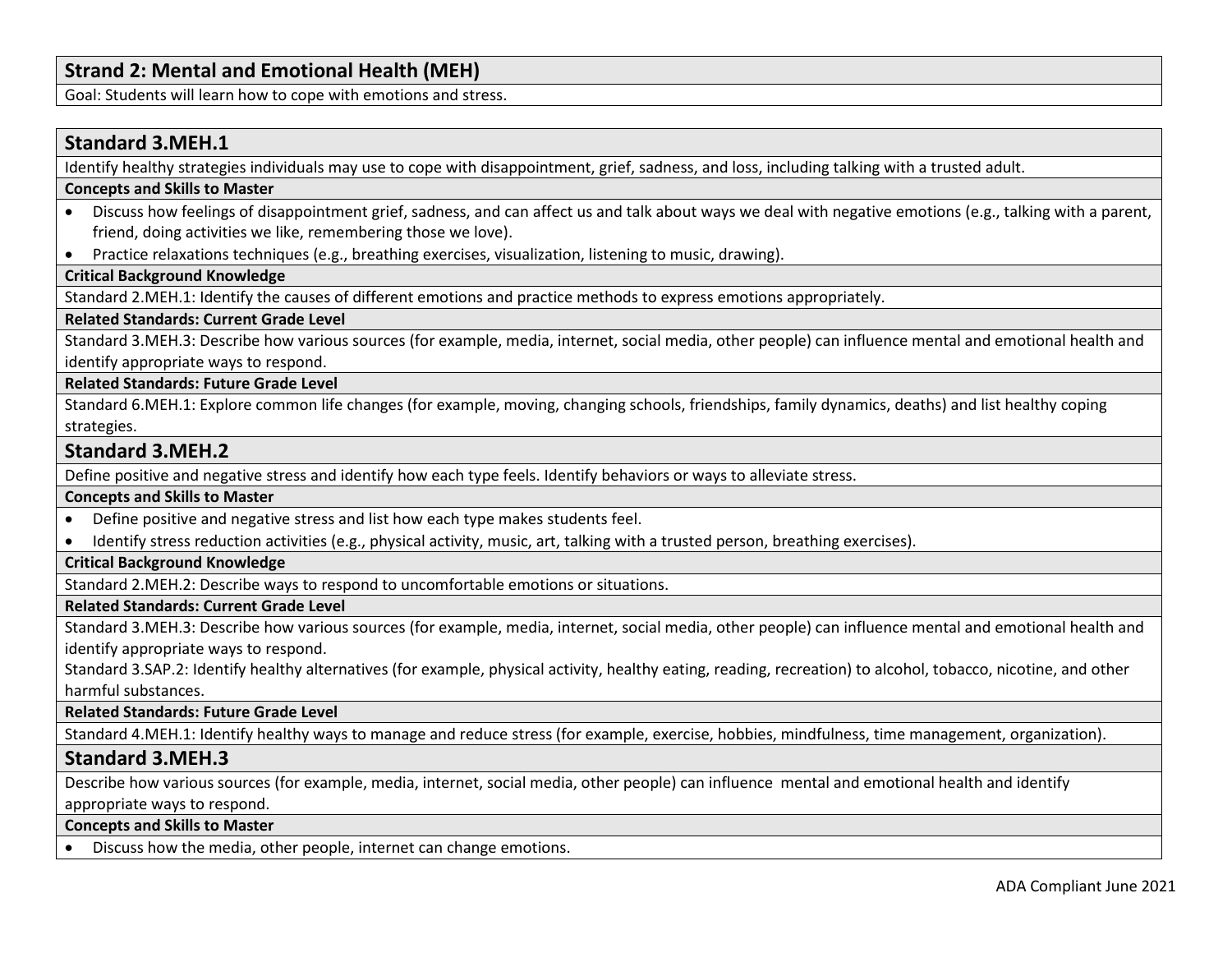• Identify appropriate ways to minimize the influence others have on emotions and where to go to for support (e.g., trusted adult, friend).

# **Critical Background Knowledge**

Standard 2.MEH.3: Identify trusted adults (for example, parent, guardian, relative, teacher, counselor, clergy) to talk with about emotions.

### **Related Standards: Current Grade Level**

Standard 3.MEH.1: Identify healthy strategies individuals may use to cope with disappointment, grief, sadness, and loss, including talking with a trusted adult.

Standard 3.SDP.3: Describe safety guidelines for internet and social media and describe various ways the media can influence thoughts and feelings that may lead one to take unnecessary risks (for example, dangerous activities, unsafe challenges, purchasing choices, eating behaviors).

### **Related Standards: Future Grade Level**

Standard 4.MEH.2: Practice strategies to manage inappropriate or harmful comments and behaviors from others.

Standard 6.MEH.3: Describe the influence of culture and media, including social media, on self-esteem and body image.

### **Academic Language**

**Coping Skills**: Methods used to deal with stressful situations. These learned skills may help a person face a situation, take action, and be flexible and persistent in solving problems.

**Distress**: Negative stress that can interfere with mental/emotional, physical, and social health.

**Eustress**: Positive stress that can motivate or improve performance leading to success.

**Media**: Includes all print, online, social, radio and television media sources.

**Stressor:** Anything that triggers the stress response.

**Trusted Adult**: An adult, or adults, chosen by the student, that makes the student feel safe, secure, and comfortable. Examples include, but are not limited to parent, guardian, relative, teacher, counselor, and clergy.

### **Assessment Exemplars**

Read a book about grief and have students explain what the character was feeling and how they coped with those feelings.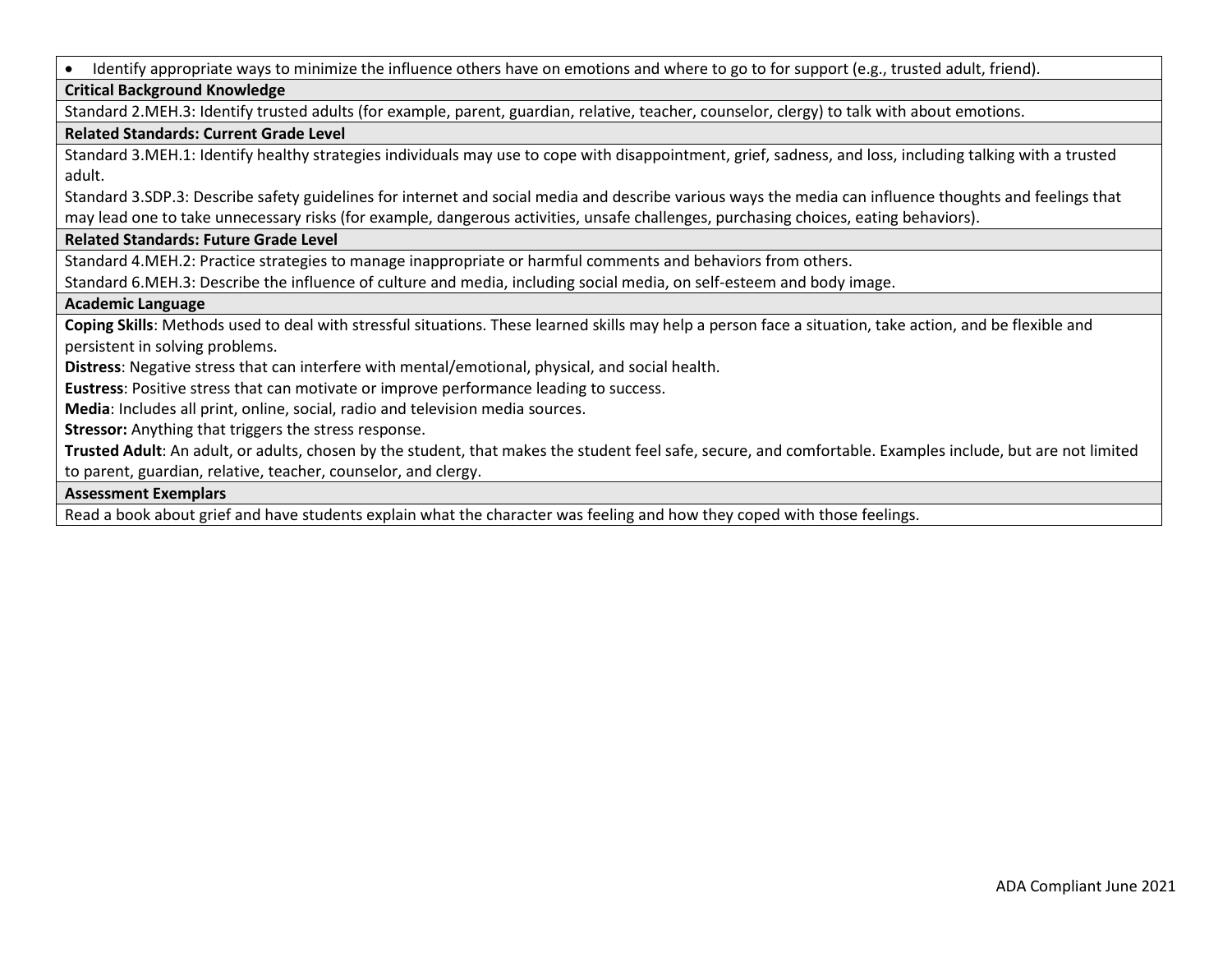# **Strand 3: Safety and Disease Prevention (SDP)**

Goal: Students will practice procedures and methods that contribute to safety.

# **Standard 3.SDP.1**

Explain and practice procedures to follow in case of emergency which may include fire, earthquake, lock down, lock out, evacuate, and shelter in place for school, home, and community settings. Describe how to react and promptly report to a trusted adult or emergency services.

### **Concepts and Skills to Master**

- Review school procedures for emergency situations.
- Practice appropriate ways to behave in emergency situations.
- Discuss about why and how to call 911 or adult.
- Discuss emotions students might have/feel and how we can help each other during an emergency.

# **Critical Background Knowledge**

Standard 2.SDP.1: Explain how products (for example, sun protection, hygiene products, sports equipment, seatbelts, booster seats) can contribute to personal health.

### **Related Standards: Current Grade Level**

Standard 3.SDP.2: Identify personal behaviors that contribute to a safe or unsafe environment and discuss safety rules at home, school, and in the community.

### **Related Standards: Future Grade Level**

Standard 4.SDP.2: Develop a personal safety plan to follow in case of emergency, which may include fire, earthquake, lock down, lock out, evacuate, and shelter in place for school, home, and community settings.

# **Standard 3.SDP.2**

Identify personal behaviors that contribute to a safe or unsafe environment and discuss safety rules at home, school, and in the community.

### **Concepts and Skills to Master**

- List safe behaviors (e.g., using a helmet while riding bike, water safety, sun safety, safety around strangers, carrying sharp objects, safety around animals, plants, foods).
- List methods to stay safe in different settings.

### **Critical Background Knowledge**

Standard 2.SDP.2: Identify personal behaviors that contribute to safe or unsafe use of technology.

### **Related Standards: Current Grade Level**

Standard 3.SDP.1: Explain and practice procedures to follow in case of emergency which may include fire, earthquake, lock down, lock out, evacuate, and shelter in place for school, home, and community settings. Describe how to react and promptly report to a trusted adult or emergency services.

Standard 3.SDP.3: Describe safety guidelines for internet and social media and describe various ways the media can influence thoughts and feelings that

may lead one to take unnecessary risks (for example, dangerous activities, unsafe challenges, purchasing choices, eating behaviors).

Standard 3.HD.1: Define hygiene and discuss its importance for health and well-being

### **Related Standards: Future Grade Level**

Standard 4.SDP.3: Identify and practice ways to prevent common childhood injuries.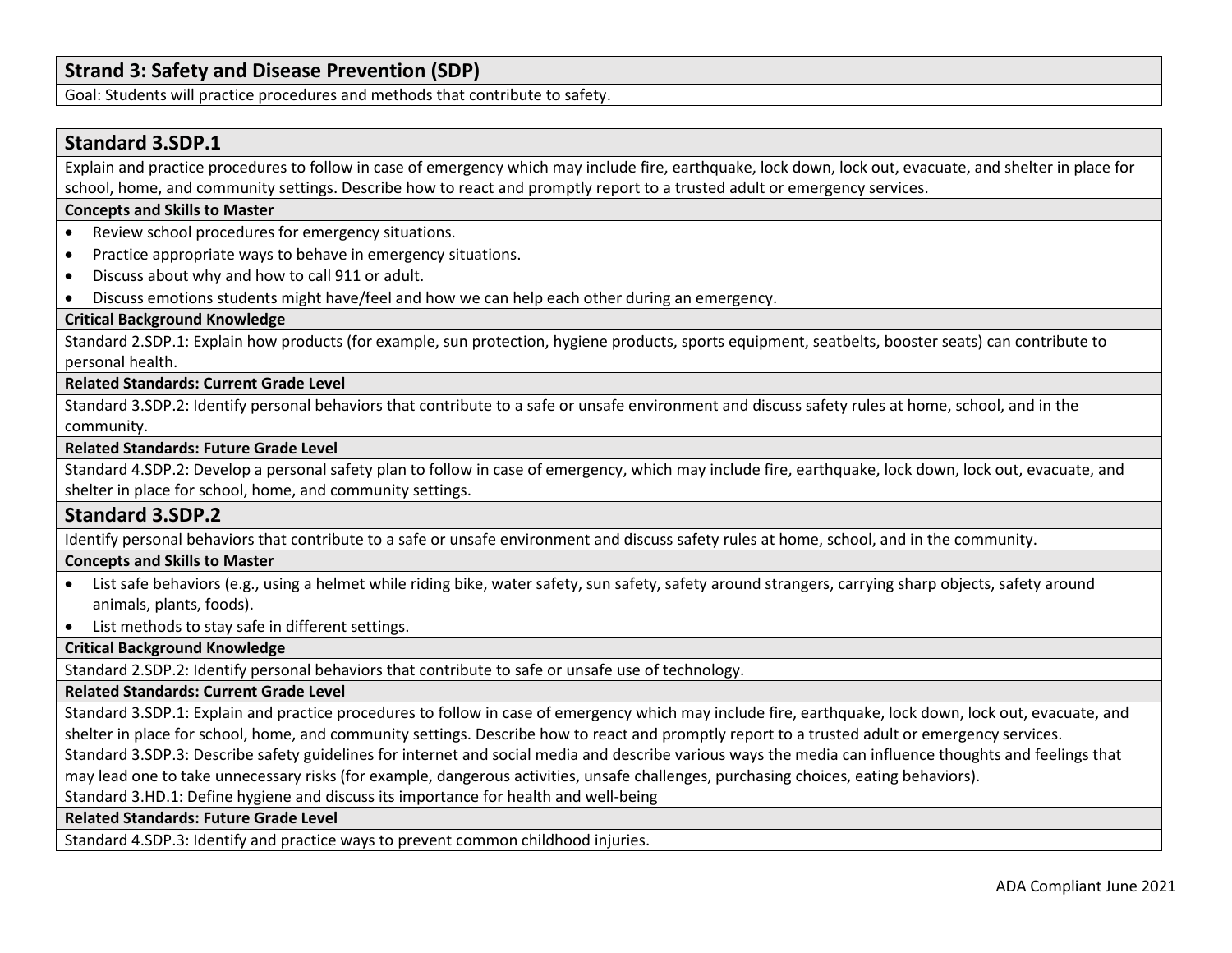# **Standard 3.SDP.3** Describe safety guidelines for internet and social media and describe various ways the media can influence thoughts and feelings that may lead one to take unnecessary risks (for example, dangerous activities, unsafe challenges, purchasing choices, eating behaviors). **Concepts and Skills to Master**  • Describe safety guidelines for electronics and create safe-use contract. • Describe how the media can influences thoughts and feelings and how to avoid the temptation to take unnecessary risks. **Critical Background Knowledge** Standard 2.SDP.2: Identify personal behaviors that contribute to safe or unsafe use of technology. **Related Standards: Current Grade Level** Standard 3.HF.5: Explain how trusted adults (for example, parent, guardian, relative, teacher, counselor, clergy) are resources for advice and guidance when making decisions. Standard 3.MEH.3: Describe how various sources (for example, media, internet, social media, other people) can influence mental and emotional health and identify appropriate ways to respond. **Related Standards: Future Grade Level**  Standard 4.SDP.4: Discuss use and misuse of current technology and develop a personal safety plan for technology use. **Standard 3.SDP.4** Describe procedures to follow when encountering another person's blood or other bodily fluids. **Concepts and Skills to Master**  • Discuss how bodily fluids could be hazardous and procedures to follow encountering them. **Critical Background Knowledge** Standard 2.SDP.4: Identify ways people can avoid coming in contact with another person's blood and bodily fluids. **Related Standards: Current Grade Level** Standard 3.SDP.1: Explain and practice procedures to follow in case of emergency which may include fire, earthquake, lock down, lock out, evacuate, and shelter in place for school, home, and community settings. Describe how to react and promptly report to a trusted adult or emergency services. **Related Standards: Future Grade Level**  Standard 4.SDP.6: Describe procedures to follow when encountering another person's blood or body fluid. **Academic Language Media:** Includes all print, online, social, radio and television media sources. **Universal Precautions**: Approach to infectious control to treat all human blood and certain body fluids as if they were known to be infectious for pathogens. See [Health Terms and Law and Policy for Health Education](https://schools.utah.gov/file/79acf6fe-5e26-4f46-9374-116b785e9147) for more details **Assessment Exemplars**  Students will be able to create a skit which describes the ways media can influence thoughts and feelings that may lead one to take unnecessary risks (i.e., dangerous activities, unsafe challenges, purchasing choices, eating behaviors).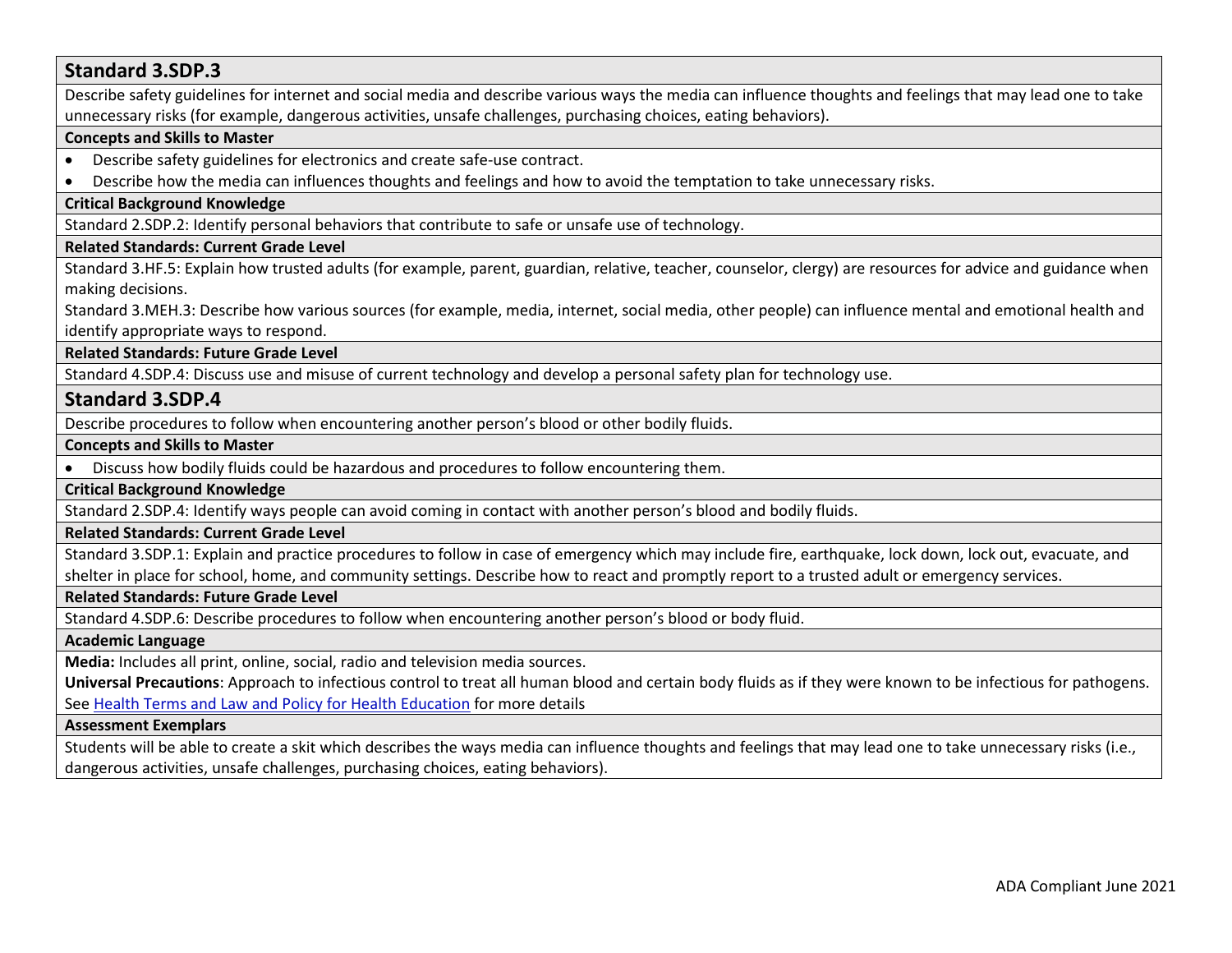# **Strand 4: Substance Abuse Prevention (SAP)**

Goal: Students will explore the benefits of refusing to use harmful substances.

# **Standard 3.SAP.1**

Demonstrate how to respond when approached by an individual and asked to make a poor choice.

#### **Concepts and Skills to Master**

• Diagram the possible consequences of various scenarios and choices to the scenario and discuss whether the choice was good or bad.

### **Critical Background Knowledge**

Standard 2.SAP.1: Recognize the health implications of harmful substances and demonstrate how to refuse alcohol, tobacco, nicotine, and other substances.

### **Related Standards: Current Grade Level**

Standard 3.HF.2: Define verbal and nonverbal communication and demonstrate how people communicate in both ways and explain how effective communication resolves conflict.

**Related Standards: Future Grade Level** 

Standard 4.SAP.1: Explain how choosing to refuse alcohol, tobacco, nicotine, and other substances relates to accomplishing personal goals.

### **Standard 3.SAP.2**

Identify healthy alternatives (for example, physical activity, healthy eating, reading, recreation) to alcohol, tobacco, nicotine, and other harmful substances. **Concepts and Skills to Master** 

• List healthy alternatives to substance use (e.g., physical activity, art, music, reading, games, movies).

**Critical Background Knowledge**

N/A

**Related Standards: Current Grade Level**

Standard 3.MEH.2: Define positive and negative stress and identify how each type feels. Identify behaviors or ways to alleviate stress.

Standard 3.N.1: Demonstrate healthy behaviors to maintain or improve personal nutrition, fitness, and oral health including encouraging healthy food behavior and physical activity.

**Related Standards: Future Grade Level** 

Standard 5.SAP.1: Identify choices, behaviors, and practices that help support a lifestyle free from alcohol, tobacco, nicotine and other substances.

### **Standard 3.SAP.3**

Examine the consequences to the brain, body and lungs when oxygen is limited through inhaling substances (for example, smoking, vaping, inhalants, candy, dust, pollutants).

### **Concepts and Skills to Master**

• Understand effects of inhalants on the body (e.g., smoke, pollution, candy, gasses).

### **Critical Background Knowledge**

Standard 2.SAP.1: Recognize the health implications of harmful substances and demonstrate how to refuse alcohol, tobacco, nicotine, and other substances.

### **Related Standards: Current Grade Level**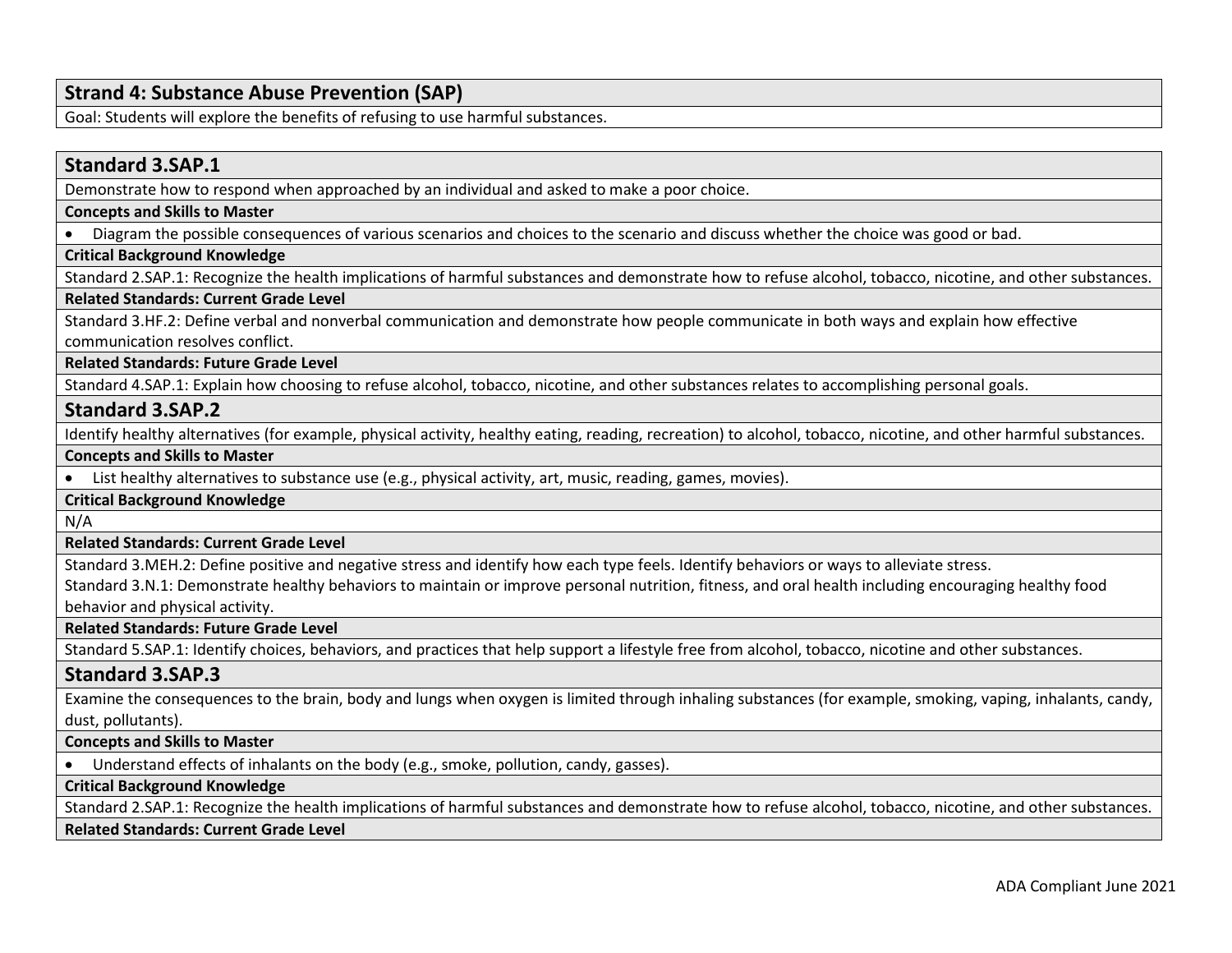Standard 3.SAP.4: Examine the consequences to the brain and body when harmful substances are ingested (for example, intoxicants, energy drinks, chemicals, poisons).

### **Related Standards: Future Grade Level**

Standard 4.SAP.2: Explain the short and long-term physical, mental, social, financial, and emotional effects of alcohol, tobacco, nicotine, and substance use.

# **Standard 3.SAP.4:**

Examine the consequences to the brain and body when harmful substances are ingested (for example, intoxicants, energy drinks, chemicals, poisons).

### **Concepts and Skills to Master**

• Discuss what harmful substances are and go through the harmful effects they may have on the body.

# **Critical Background Knowledge**

Standard 2.SAP.1: Recognize the health implications of harmful substances and demonstrate how to refuse alcohol, tobacco, nicotine, and other substances.

# **Related Standards: Current Grade Level**

Standard 3.SAP.3: Examine the consequences to the brain, body and lungs when oxygen is limited through inhaling substances (for example, smoking, vaping, inhalants, candy, dust, pollutants).

### **Related Standards: Future Grade Level**

Standard 4.SAP.2: Explain the short and long-term physical, mental, social, financial, and emotional effects of alcohol, tobacco, nicotine, and substance use. **Academic Language**

**Drug:** A chemical substance that is used to cause changes in the body or behavior.

**Frontal Lobe**: The front portion of the brain concerned with behavior, learning, personality, decision making, and voluntary movement. This portion of the brain is not fully developed until early adulthood. Use of substances can impact the growth and development of the frontal lobe.

**Peer Pressure**: The feeling of being pushed towards a certain choice by people of similar age and social group in order to be liked or respected. Peer pressure can be positive or negative.

### **Assessment Exemplars**

3.SAP.2: Each student will create a collage of healthy alternatives to using drugs. Have students present and explain their work in groups or to the rest of the class.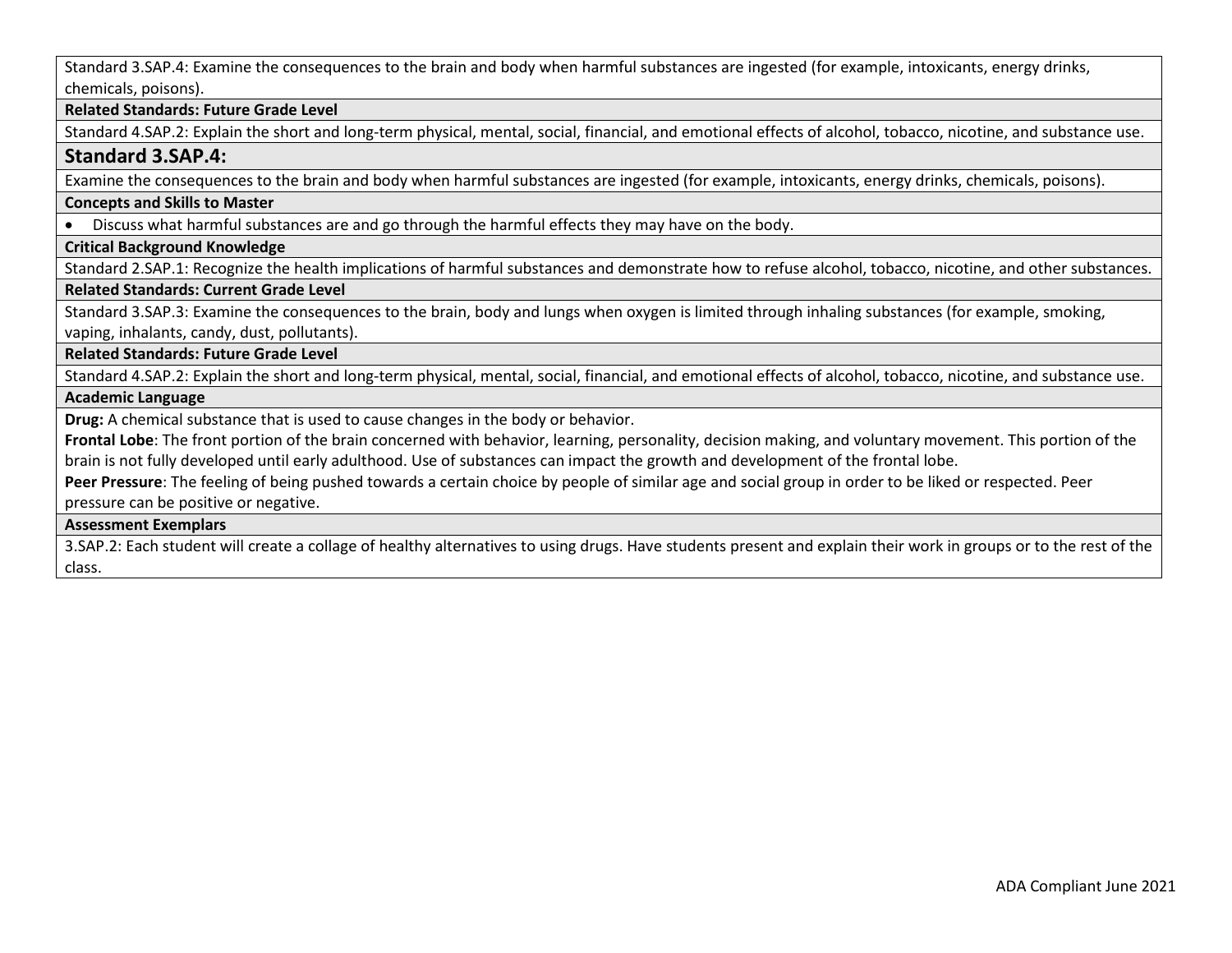# **Strand 5: Nutrition (N)**

Goal: Students will learn to make healthy nutritional choices and identify factors that influence food choices.

# **Standard 3.N.1**

Demonstrate healthy behaviors to maintain or improve personal nutrition, fitness, and oral health including encouraging healthy food behavior and physical activity.

### **Concepts and Skills to Master**

• Demonstrate healthy behaviors to maintain or improve personal nutrition, fitness, and oral health including encouraging healthy food behavior and physical activity.

### **Critical Background Knowledge**

Standard 2.N.1: Identify food and beverage choices that contribute to good health.

### **Related Standards: Current Grade Level**

Standard 3.SDP.2: Identify personal behaviors that contribute to a safe or unsafe environment and discuss safety rules at home, school, and in the community.

Standard 3.N.2: Identify healthy foods, including snacks, in appropriate portion sizes.

Standard 3.N.3: Describe the benefits of eating a nutritious breakfast.

### **Related Standards: Future Grade Level**

Standard 4.N.1: Identify the basic nutrients and describe their functions (for example, carbohydrates, proteins, fats, vitamins, minerals, water).

Standard 4.N.4: Examine how health can be managed through healthy eating and physical activity.

### **Standard 3.N.2**

Identify healthy foods, including snacks, in appropriate portion sizes.

### **Concepts and Skills to Master**

• Discuss the food groups, have students give examples from each group, and then show examples of portion sizes.

• Practice how to decline food when not hungry and when food is unhealthy.

# **Critical Background Knowledge**

Standard 2.N.1: Identify food and beverage choices that contribute to good health.

Standard 2.N.2: Define calorie as a measurement of energy and describe how calories are

necessary for good health.

**Related Standards: Current Grade Level**

Standard 3.N.1: Demonstrate healthy behaviors to maintain or improve personal nutrition, fitness, and oral health including encouraging healthy food behavior and physical activity.

### **Related Standards: Future Grade Level**

Standard 4.N.1: Identify the basic nutrients and describe their functions (for example, carbohydrates, proteins, fats, vitamins, minerals, water).

# **Standard 3.N.3**

Describe the benefits of eating a nutritious breakfast.

### **Concepts and Skills to Master**

List and describe a variety of health benefits of eating a healthy breakfast.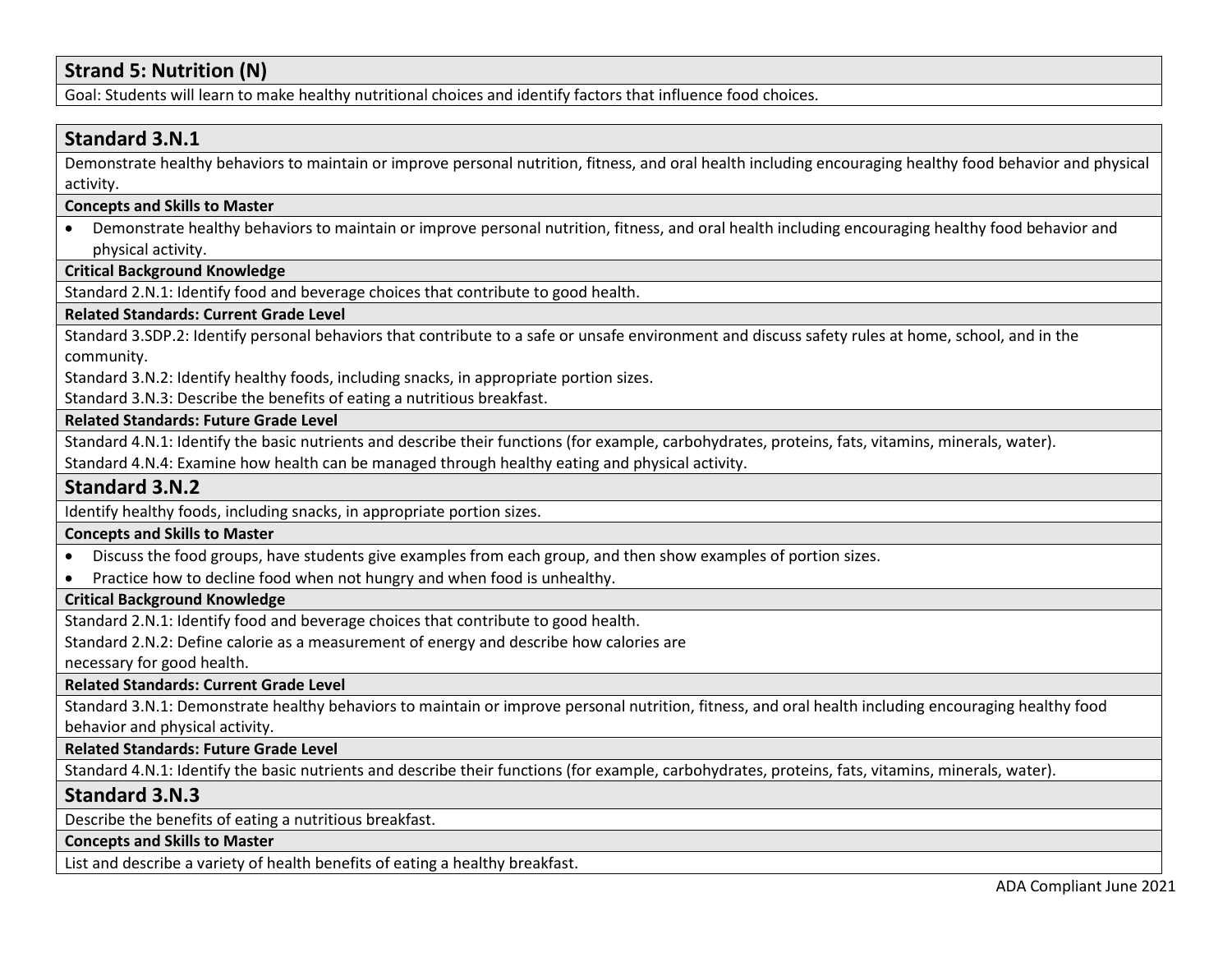### **Critical Background Knowledge**

Standard 1.N.2: Identify foods and beverages that are healthy choices for the body and explain the importance of choosing healthy foods at each meal.

### **Related Standards: Current Grade Level**

Standard 3.N.1: Demonstrate healthy behaviors to maintain or improve personal nutrition, fitness, and oral health including encouraging healthy food behavior and physical activity.

**Related Standards: Future Grade Level** 

Standard 5.N.2: Create a healthy meal, including beverage, using current dietary guidelines.

### **Standard 3.N.4**

Discuss how family, peers, culture, and media influence eating habits.

**Concepts and Skills to Master** 

• Diagram each group and list examples of how the group may influence eating habits.

**Critical Background Knowledge**

Standard 2.N.4: Identify how family, peers, culture, and media influence eating habits.

**Related Standards: Current Grade Level**

Standard 3.N.1: Demonstrate healthy behaviors to maintain or improve personal nutrition, fitness, and oral health including encouraging healthy food behavior and physical activity.

**Related Standards: Future Grade Level** 

Standard 4.N.5: Analyze marketing tactics used for food and beverages.

**Academic Language**

**Culture**: Social behavior, attitudes, customs, beliefs, and norms found in human societies.

**Eating Habits**: Why and how people eat, which foods they eat, and with whom they eat, as well as the ways people obtain, store, use, and discard food.

Individual, social, cultural, religious, economic, environmental, and political factors all influence people's eating habits.

**Food Behavior**: How people choose, consume, sell, and buy food. People's actions toward food.

**Food Culture**: Practices, attitudes, and beliefs surrounding the consumption of food.

**Nutrient:** A substance the provides nourishment essential for growth and the maintenance for life.

#### **Assessment Exemplars**

Students will create a Healthy Living brochure. 5 examples of healthy food choices in appropriate portion sizes (including 1 snack), 3 benefits of a nutritious breakfast, 3 healthy physical activities and how to maintain good oral health.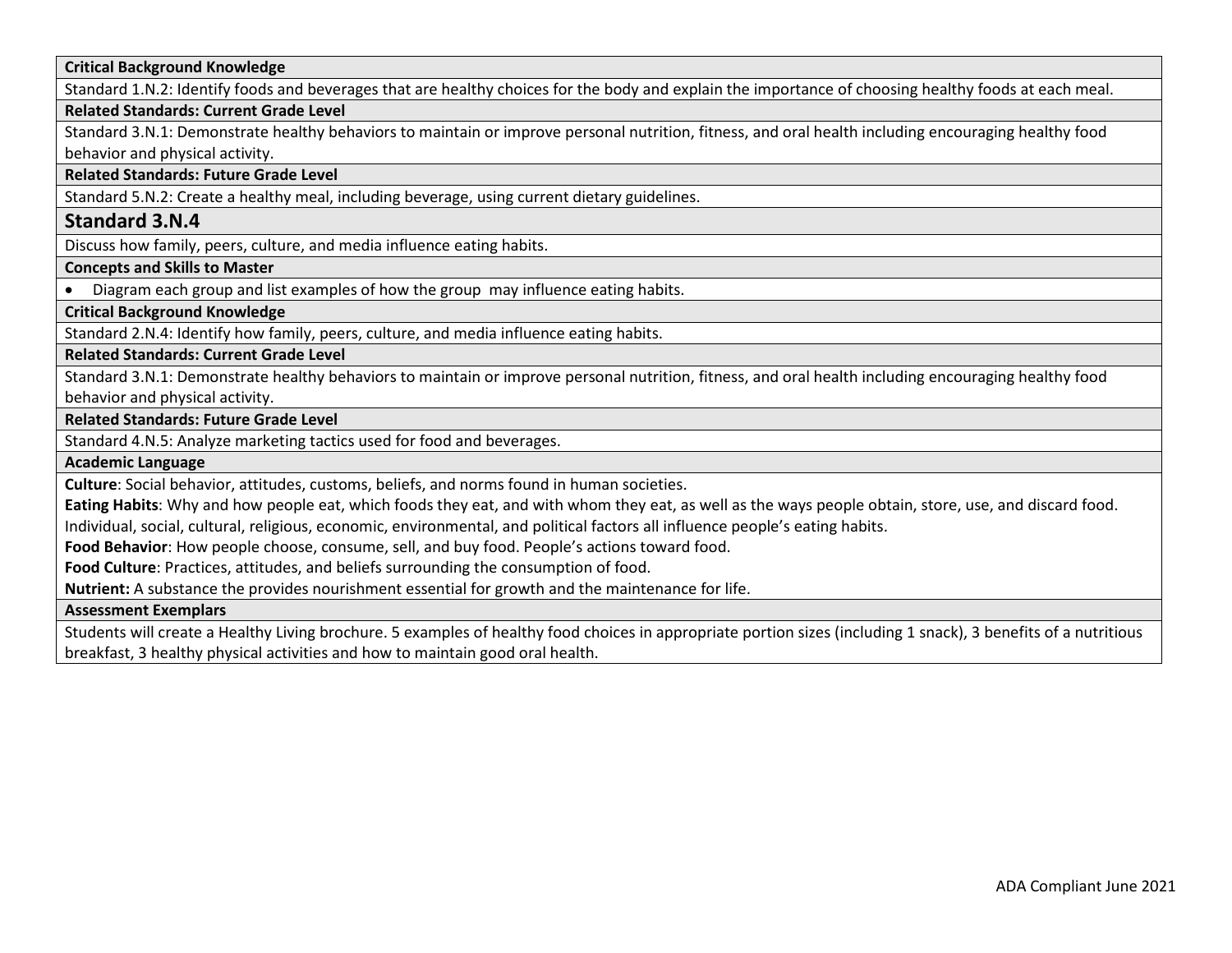# **Strand 6: Human Development (HD)**

Goal: Students will learn basic anatomy and universal precautions, and skills to report abuse. Utah Code requires parental notification for instruction on child sexual abuse prevention.

# **Standard 3.HD.1** Define hygiene and discuss its importance for health and well-being. **Concepts and Skills to Master**  • Define hygiene and list health benefits of proper hygiene practices. **Critical Background Knowledge** Standard 1.HD.1: Explain how hand washing, clean clothes, and oral hygiene are important for a healthy body. **Related Standards: Current Grade Level** Standard 3.SDP.2: Identify personal behaviors that contribute to a safe or unsafe environment and discuss safety rules at home, school, and in the community. **Related Standards: Future Grade Level**  Standard 4.HD.2: Explain reasons why having good hygiene is important for health and well-being. **Standard 3.HD.2** Identify the building blocks of the human body (for example, cells, tissues, organs, organ systems, organisms). **Concepts and Skills to Master**  • Diagram building blocks of living things: Cells  $\longrightarrow$  Tissue Organ  $\longrightarrow$  Organ System  $\longrightarrow$  Organism. **Critical Background Knowledge** Standard 2.HD.1: Identify the proper names for body parts. **Related Standards: Current Grade Level** Science LS1.B Standard 3.2.1: Develop and use models to describe changes that organisms go through during their life cycles. **Related Standards: Future Grade Level**  Standard 4.HD.1: Describe the skeletal and muscular systems and their basic functions. **Standard 3.HD.3** Discuss how to clearly say no, leave a situation or interaction, and identify and talk with a trusted adult when feeling uncomfortable, afraid, or unsafe. **Concepts and Skills to Master**  • Create scenarios and ask students to brainstorm things they could say and do to get themselves out of that situation. • Teach students that no one has the right to touch their bodies if they don't want that to happen. Students should also learn to respect the right to privacy of other people (Prevent Child Abuse Utah has curriculum for this). **Critical Background Knowledge** Standard 2.HD.2: Discuss how to clearly say no, leave a situation or interaction, and identify and talk with a trusted adult when feeling uncomfortable, afraid, or unsafe.